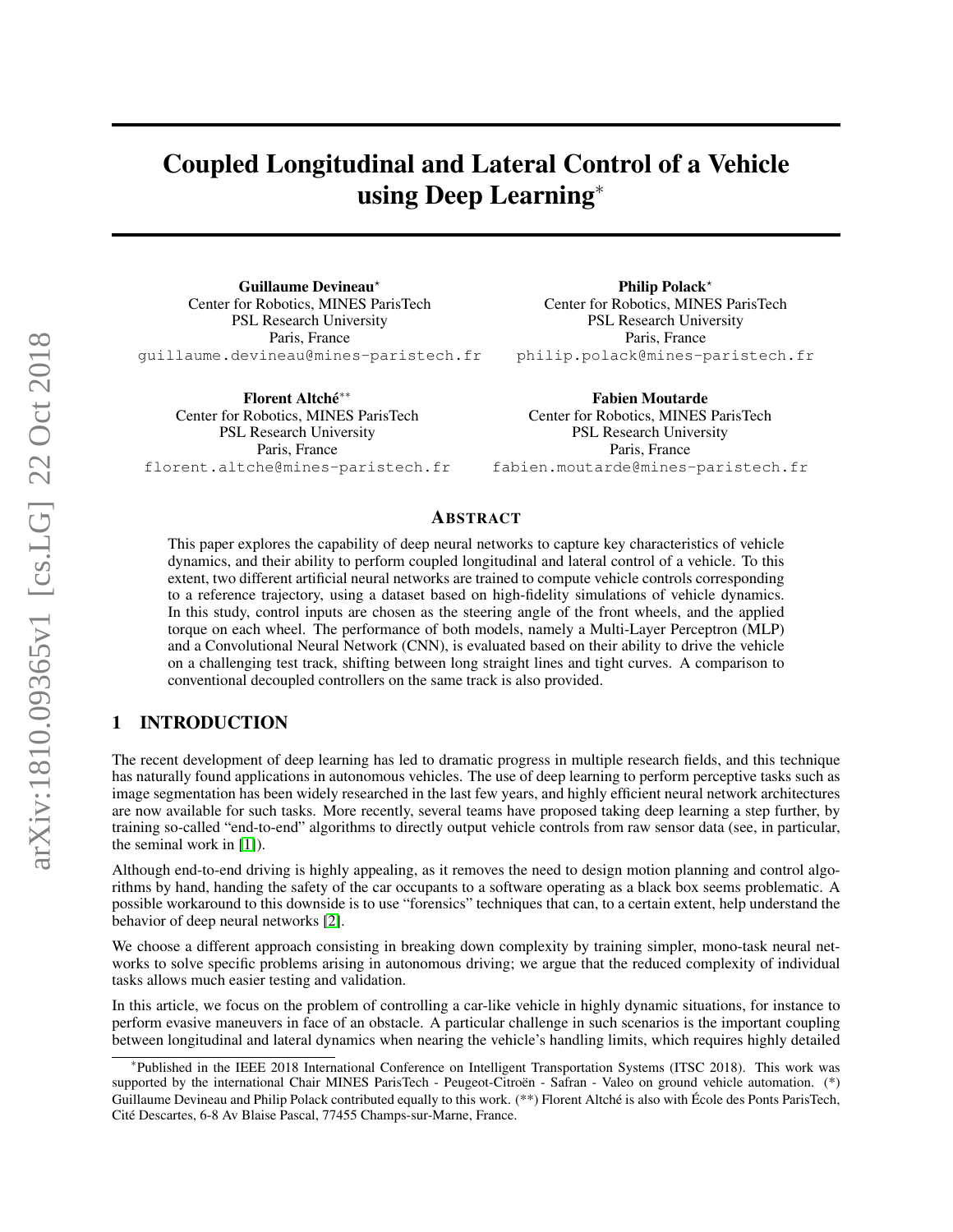models to properly take into account [\[3\]](#page-11-2). However, precisely modeling this coupling involves complex non-linear relations between state variables, and using the resulting model is usually too costly for real-time applications. For this reason, most references in the field of motion planning mainly focus on simpler models, such as point-mass or kinematic bicycle (single track), which are constrained to avoid highly coupled dynamics [\[4\]](#page-11-3). Similarly, research on automotive control usually treats the longitudinal and lateral dynamics separately in order to simplify the problem [\[5\]](#page-11-4).

Although these simplifications can yield good results in standard on-road driving situations, they may be problematic for vehicle safety when driving near its handling limits, for instance at high speed or on slippery roads. To handle such situations, some authors have proposed using Model Predictive Control (MPC) with a simplified, coupled dynamic model [\[6\]](#page-11-5) which is limited to extremely short time horizons (a few dozen milliseconds) to allow real-time computation. Other authors have proposed to model the coupling between longitudinal and lateral motions using the concept of "friction circle" [\[7\]](#page-11-6), which allows precisely stabilizing a vehicle in circular drifts [\[8\]](#page-11-7). However, the transition towards the stabilized drifting phase – which is critical in the ability, *e.g.*, to perform evasive maneuvers – remains problematic with this framework.

In this article, we propose to use deep neural networks to implicitly model highly coupled vehicular dynamics, and perform low-level control in real-time. In order to do so, we train a deep neural network to output low-level controls (wheels torque and steering angle) corresponding to a given initial vehicle state and target trajectory. Compared to classical MPC frameworks which require integrating dynamic equations on-line, this approach allows to perform this task off-line and use only simple mathematical operations on-line, leading to much faster computations.

Several authors have already proposed a divide-and-conquer approach by using machine learning on specific sub-tasks instead of performing end-to-end computations, and in particular on the case of motion planning and control. For instance, reference [\[9\]](#page-11-8) used a Convolutional Neural Network (CNN) to generate a cost function from input images, which is then used inside an MPC framework for high-speed autonomous driving; however, this approach has the same limitations as model predictive control. Other approaches, such as [\[10\]](#page-11-9), used reinforcement learning to output steering controls for a vehicle, but were limited to low-speed applications. Reference [\[11\]](#page-11-10) used a Rectified Linear Unit (ReLU) network model to identify the dynamics of a helicopter in order to predict its future accelerations, but this model has not been used for control.

Closer to our work, reference [\[12\]](#page-11-11) trained neural networks integrating a priori knowledge of the bicycle model for decoupled longitudinal and lateral control of a vehicle; in [\[13\]](#page-11-12), authors used supervised learning to generate lateral controls for truck and integrated a control barrier function to ensure the safety of the system. Reference [\[14\]](#page-11-13) coupled a standard control and an adaptive neural network to compensate for unknown perturbations in order to perform trajectory tracking for autonomous underwater vehicle. To the best of our knowledge, deep neural networks have not been used in the literature for the coupled control of wheeled vehicles.

The rest of this article is organized as follows: Section [2](#page-1-0) presents the vehicle model used to generate the training dataset and to simulate the vehicle dynamics on a test track. Section [3](#page-4-0) introduces two artificial neural networks architectures used to generate the control signals for a given target trajectory, and describes the training procedure used in this article. Section [4](#page-7-0) compares the performance of these two networks, using simulation on a challenging test track. A comparison to conventional decoupled controllers is also provided. Finally, Section [5](#page-10-0) concludes this study.

# <span id="page-1-0"></span>2 THE 9 DoF VEHICLE MODEL

In this section, we present the 9 Degrees of Freedom (9 DoF) vehicle model which is used both to generate the training and testing dataset, and as a simulation model to evaluate the performance of the deep-learning-based controllers.

The Degrees of Freedom comprise 3 DoF for the vehicle's motion in a plane  $(V_x, V_y, \psi)$ , 2 DoF for the carbody's rotation  $(\hat{\theta}, \phi)$  and 4 DoF for the rotational speed of each wheel  $(\omega_{fl}, \omega_{fr}, \omega_{rl}, \omega_{rr})$ . The model takes into account both the coupling of longitudinal and lateral slips and the load transfer between tires. The control inputs of the model are the torques  $T_{\omega_i}$  applied at each wheel *i* and the steering angle  $\delta$  of the front wheel. The low-level dynamics of the engine and brakes are not considered here. The notations are given in Table [1](#page-2-0) and illustrated in Figure [1.](#page-2-1)

*Remark:* the subscript  $i = 1..4$  refers respectively to the front left  $(fl)$ , front right  $(fr)$ , rear left  $(rl)$  and rear right  $(rr)$ wheels.

Several assumptions were made for the model:

- Only the front wheels are steerable.
- The roll and pitch rotations happen around the center of gravity.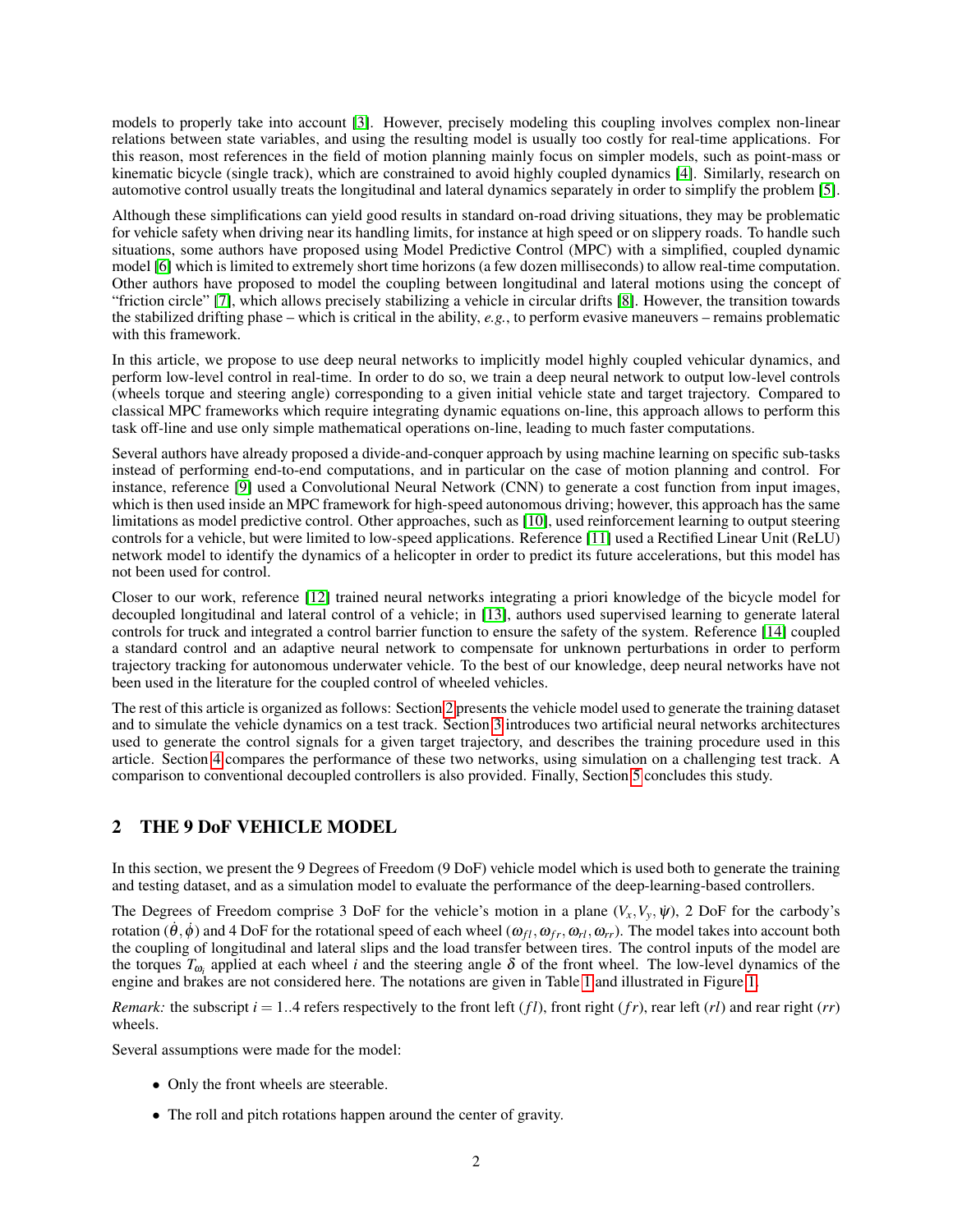- The aerodynamic force is applied at the height of the center of gravity. Therefore, it does not involve any moment on the vehicle.
- The slope and road-bank angle of the road are not taken into account.

<span id="page-2-0"></span>

| Table 1: Notations        |                                                                                                                        |  |  |  |  |
|---------------------------|------------------------------------------------------------------------------------------------------------------------|--|--|--|--|
| X, Y                      | Position of the vehicle in the ground frame                                                                            |  |  |  |  |
| $\theta, \phi, \psi$      | Roll, pitch and yaw angles of the carbody                                                                              |  |  |  |  |
| $V_x, V_y$                | Longitudinal and lateral speed of the vehicle in its inertial frame                                                    |  |  |  |  |
| $M_T$                     | Total mass of the vehicle                                                                                              |  |  |  |  |
| $I_x, I_y, I_z$           | Inertia of the vehicle around its roll, pitch and yaw axis                                                             |  |  |  |  |
| $I_{r_i}$                 | Inertia of the wheel <i>i</i>                                                                                          |  |  |  |  |
| $T_{\omega_i}$            | Total torque applied to the wheel <i>i</i>                                                                             |  |  |  |  |
| $F_{xp_i}, F_{yp_i}$      | Longitudinal and lateral tire forces generated by the road on the wheel $i$ expressed in the                           |  |  |  |  |
|                           | tire frame                                                                                                             |  |  |  |  |
| $F_{x_i}, F_{y_i}$        | Longitudinal and lateral tire forces generated by the road on the wheel $i$ expressed in the<br>vehicle frame $(x, y)$ |  |  |  |  |
| $F_{z_i}$                 | Normal reaction forces on wheel i                                                                                      |  |  |  |  |
|                           | Distance between the front (resp. rear) axle and the center of gravity                                                 |  |  |  |  |
| $\frac{l_f}{l_w}$ , $l_r$ | Half-track of the vehicle                                                                                              |  |  |  |  |
| h                         | Height of the center of gravity                                                                                        |  |  |  |  |
| $r_{eff}$                 | Effective radius of the wheel                                                                                          |  |  |  |  |
| $\omega_i$                | Angular velocity of the wheel i                                                                                        |  |  |  |  |
| $V_{xp_i}$                | Longitudinal speed of the center of rotation of wheel $i$ expressed in the tire frame                                  |  |  |  |  |

<span id="page-2-1"></span>

Figure 1: Vehicle model and notations.

# 2.1 Vehicle dynamics

Equations [\(1a-1e\)](#page-2-2) give the expression of the vehicle dynamics:

<span id="page-2-2"></span>
$$
M_T \dot{V}_x = M_T \dot{\psi} V_y + \sum_{i=1}^4 F_{x_i} - F_{aero}
$$
 (1a)

$$
M_T \dot{V}_y = -M_T \dot{\psi} V_x + \sum_{i=1}^4 F_{y_i}
$$
 (1b)

$$
I_x \ddot{\theta} = I_w (F_{z_1} + F_{z_3} - F_{z_2} - F_{z_4}) + h \sum_{i=1}^4 F_{y_i}
$$
 (1c)

$$
I_{y}\ddot{\phi} = l_{r}(F_{z_{3}} + F_{z_{4}}) - l_{f}(F_{z_{1}} + F_{z_{2}}) - h\sum_{i=1}^{4} F_{x_{i}}
$$
\n(1d)

$$
I_z \ddot{\psi} = I_f (F_{y_1} + F_{y_2}) - I_r (F_{y_3} + F_{y_4}) + I_w (F_{x_2} + F_{x_4} - F_{x_1} - F_{x_3})
$$
(1e)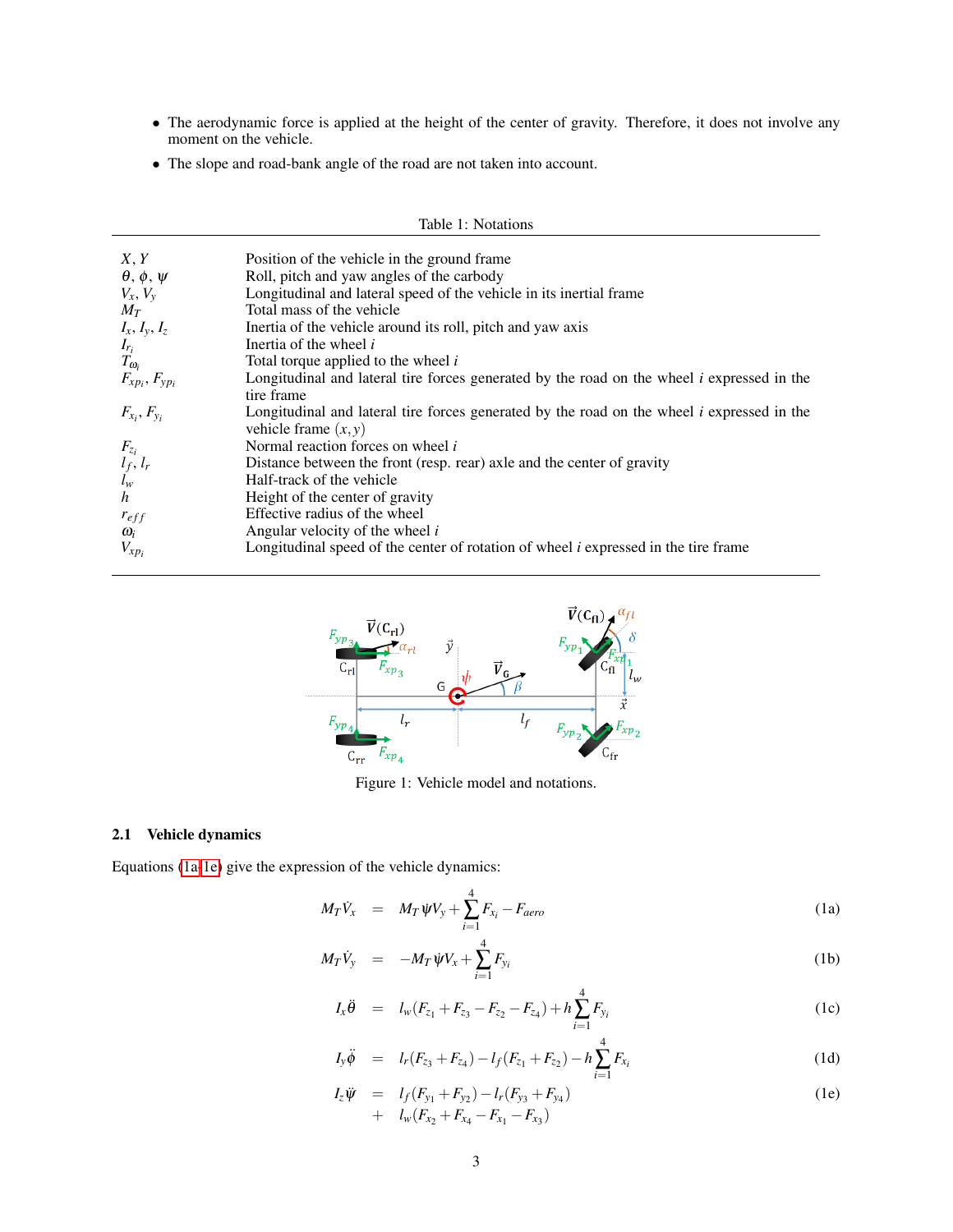$F_{x_i}$  and  $F_{y_i}$  denote respectively the longitudinal and the lateral tire forces expressed in the vehicle frame;  $F_{aero} = \frac{1}{2}\rho_{air}C_xSV_x^2$  denote the aerodynamic drag forces with  $\rho_{air}$  the mass density of air,  $C_x$  the aerodynamic drag coefficient and *S* the frontal area of the vehicle;  $F_{z_i}$  denote the damped mass/spring forces depending on the suspension travel  $\zeta_i$  due to the roll  $\theta$  and pitch  $\phi$  angles according to Equation [\(1f\)](#page-3-0). The parameters  $k_s$  and  $d_s$  are respectively the stiffness and the damping coefficients of the suspensions.

<span id="page-3-0"></span>
$$
F_{z_i} = -k_s \zeta_i(\theta, \phi) - d_s \dot{\zeta}_i(\theta, \phi)
$$
 (1f)

The position  $(X, Y)$  of the vehicle in the ground frame can then be derived using Equations [\(1g\)](#page-3-1) and [\(1h\)](#page-3-1).

<span id="page-3-1"></span>
$$
\dot{X} = V_x \cos \psi - V_y \sin \psi \tag{1g}
$$

$$
\dot{Y} = V_x \sin \psi + V_y \cos \psi \tag{1h}
$$

#### 2.2 Wheel dynamics

The dynamics of each wheel  $i = 1..4$  expressed in the pneumatic frame is given by Equation [\(2\)](#page-3-2):

<span id="page-3-2"></span>
$$
I_r \dot{\omega}_i = T_{\omega_i} - r_{eff} F_{x p_i} \tag{2}
$$

#### 2.3 Tire dynamics

The longitudinal force  $F_{xp_i}$  and the lateral force  $F_{yp_i}$  applied by the road on each tire *i* and expressed in the pneumatic frame are functions of the longitudinal slip ratio  $\tau_{x_i}$ , the side-slip angle  $\alpha_i$ , the normal reaction force  $F_{z_i}$  and the road friction coefficient  $\mu$ :

$$
F_{xp_i} = f_x(\tau_{x_i}, \alpha_i, F_{z_i}, \mu) \tag{3a}
$$

$$
F_{y p_i} = f_y(\alpha_i, \tau_{x_i}, F_{z_i}, \mu) \tag{3b}
$$

The longitudinal slip ratio of the wheel *i* is defined as following:

$$
\tau_{x_i} = \begin{cases}\n\frac{r_{eff} \omega_i - V_{xpi}}{r_{eff} |\omega_i|} & \text{if } r_{eff} \omega_i \ge V_{xpi} \text{ (Traction phase)} \\
\frac{r_{eff} \omega_i - V_{xpi}}{|V_{xpi}|} & \text{if } r_{eff} \omega_i < V_{xpi} \text{ (Braking phase)}\n\end{cases}
$$
\n(4)

The lateral slip-angle  $\alpha_i$  of tire *i* is the angle between the direction given by the orientation of the wheel and the direction of the velocity of the wheel (see Figure [1\)](#page-2-1):

$$
\alpha_f = \delta - \operatorname{atan}\left(\frac{V_y + l_f \dot{\psi}}{V_x \pm l_w \dot{\psi}}\right); \ \alpha_r = -\operatorname{atan}\left(\frac{V_y - l_r \dot{\psi}}{V_x \pm l_w \dot{\psi}}\right) \tag{5}
$$

In order to model the functions  $f_x$  and  $f_y$ , we used the combined slip tire model presented by Pacejka in [\[15\]](#page-11-14) (cf. Equations (4.E1) to (4.E67)) which takes into account the interaction between the longitudinal and lateral slips on the force generation. Therefore, the friction circle due to the laws of friction (see Equation [\(6\)](#page-3-3)) is respected. Finally, the impact of load transfer between tires is also taken into account through *F<sup>z</sup>* .

<span id="page-3-4"></span><span id="page-3-3"></span>
$$
||\vec{F}_{xp} + \vec{F}_{yp}|| \le \mu ||\vec{F}_z|| \tag{6}
$$

Lastly, the relationships between the tire forces expressed in the vehicle frame  $F_x$  and  $F_y$  and the ones expressed in the pneumatic frame  $F_{xp}$  and  $F_{yp}$  are given in Equation [\(7\)](#page-3-4):

$$
F_{x_i} = (F_{x p_i} \cos \delta_i - F_{y p_i} \sin \delta_i) \cos \phi - F_{z_i} \sin \phi \tag{7a}
$$

$$
F_{y_i} = (F_{xp_i}\cos\delta_i - F_{yp_i}\sin\delta_i)\sin\theta\sin\phi + (F_{yp_i}\cos\delta_i + F_{xp_i}\sin\delta_i)\cos\theta + F_{z_i}\sin\theta\cos\phi
$$
 (7b)

More details on vehicle dynamics can be found in [\[3\]](#page-11-2) and [\[16\]](#page-11-15).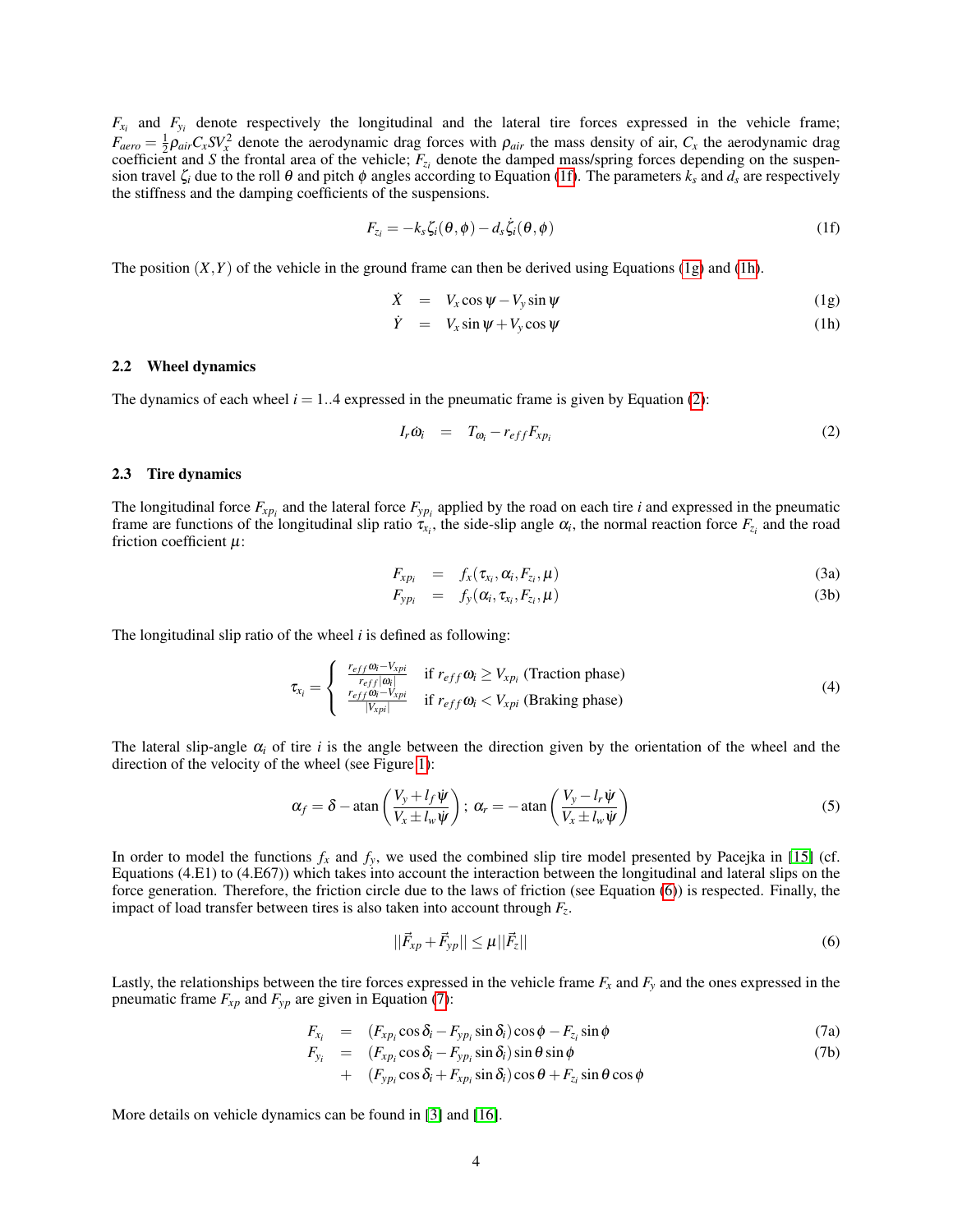# <span id="page-4-0"></span>3 DEEP LEARNING MODELS

We propose two different artificial neural network architectures to learn the inverse dynamics of a vehicle, in particular the coupled longitudinal and lateral dynamics. An artificial neural network is a network of simple functions called neurons. Each neuron computes an internal state (activation) depending on the input it receives and a set of trainable parameters, and returns an output depending on the input and the activation. Most neural networks are organized into groups of units called layers and arranged in a tree-like structure, where the output of a layer is used as input for the following one. The training of the neural network consists in finding the set of parameters (weights and biases) minimizing the error (or *loss*) between predicted and actual values on a training dataset. In this paper, this training dataset is computed using the 9 DoF vehicle model presented in Section [2.](#page-1-0)

#### <span id="page-4-1"></span>3.1 Dataset

The dataset generated by the 9DoF vehicle model has a total of 43241 instances: it is divided into a train set of 28539 instances and a test set of 14702 instances. The following procedure was used to generate each instance:

First, a control *u* to apply is generated randomly, as well as an initial state  $\xi^{(0)}$  of the vehicle. More precisely, the vehicle is chosen to be either in an acceleration phase or in a deceleration phase with equiprobability. In the first case, the torques at the front wheels  $T_{\omega_1}$  and  $T_{\omega_2}$  are set equal to each other and drawn from a uniform distribution between 0Nm and 750Nm, while the torques at the rear wheels  $T_{\omega_3}$  and  $T_{\omega_4}$  are set equal to zero (the vehicle is assumed to be a front-wheel drive one). In the second case, the torques of each wheel are set equal to each other and drawn from a uniform distribution between −1250Nm and 0Nm. In both cases, the steering angle  $\delta$  is drawn from a uniform distribution between  $-0.5$  and  $+0.5$  rad. The initial state  $\xi^{(0)}$  is composed of the initial position  $(X^{(0)}, Y^{(0)})$  of the vehicle in the ground frame, the longitudinal and lateral velocities  $V_x^{(0)}$  and  $V_y^{(0)}$ , the roll, pitch and yaw angles and their derivatives, and the rotational speed  $\omega_i^{(0)}$  $y_i^{(0)}$  of the each wheels. The initial longitudinal speed  $V_x^{(0)}$  is drawn from a uniform distribution between 5 and 40m.s<sup>-1</sup>; the initial lateral speed  $V_y^{(0)}$  is drawn from a uniform distribution whose parameters depend of  $V_x^{(0)}$ ; the rotational speed  $\omega_i^{(0)}$  $i_i^{(0)}$  is chosen such that the longitudinal slip ratio is zero. All the other initial states are set to zero.

Secondly, the 9 DoF vehicle model is run for 3s, starting from the initial state  $\xi^{(0)}$  and keeping the control *u* constant during the whole simulation.

The resulting trajectories are downsampled to 301 timesteps, corresponding to a sampling time of 10ms.

Consequently, each instance of the dataset consists in: an initial state  $\xi^{(0)}$  of the vehicle, a control  $(T_{\omega_1}, T_{\omega_2}, T_{\omega_3}, T_{\omega_4}, \delta)$ kept constant over time, and the associated trajectory obtained  $(X^{(0)}, Y^{(0)}), \ldots, (X^{(300)}, Y^{(300)})$ . The dataset generation method is summarized in Algorithm [1.](#page-5-0)

#### 3.2 Model 1: Multi-Layer Perceptron

A Multi-Layer Perceptron (MLP), or multi-layer feedforward neural network, is a neural network *f* whose equations are:

$$
\mathbf{h}^{(0)} = \mathbf{x} \tag{8a}
$$

$$
\mathbf{h}^{(k)} = \sigma^{(k)}(\mathbf{W}^{(k)} \top \mathbf{h}^{(k-1)} + \mathbf{b}^{(k)}), \text{ for } k = 1..L
$$
 (8b)

where **x** denotes the input vector,  $h^{(k)}$  the output of layer  $k \in [1, L]$ ,  $L \in \mathbb{N}^*$  the number of layers of the MLP and  $\sigma^{(k)}$ denotes the *k*-th activation function.  $h^{(L)} = f(\mathbf{x})$  denotes the output vector of the neural network.

The MLP, presented in Figure [2,](#page-5-1) is used to predict the constant control  $(T_{\omega_1}, T_{\omega_2}, T_{\omega_3}, T_{\omega_4}, \delta)$  to apply given an initial state  $\xi^{(0)}$  and a desired trajectory  $(X^{(0)}, Y^{(0)}), \ldots, (X^{(300)}, Y^{(300)})$ . It is trained on the dataset presented in subection [3.1.](#page-4-1) It comprises  $L = 5$  layers, respectively containing 32, 32, 128, 32 and 128 neurons. All the activations functions of the network are rectified linear units (ReLU):  $\sigma(x) = \max(0, x)$ . The loss function used, as well as weights initialization or regularization are discussed in the section [3.4,](#page-6-0) as they are common for the two neural networks proposed. We performed a grid search to choose the sizes of the layers among  $3<sup>5</sup> = 243$  possibilities by allowing each layer to have a size of either 32, 64, or 128 neurons, training the corresponding MLP for 200 epochs and evaluating its performance on the test dataset.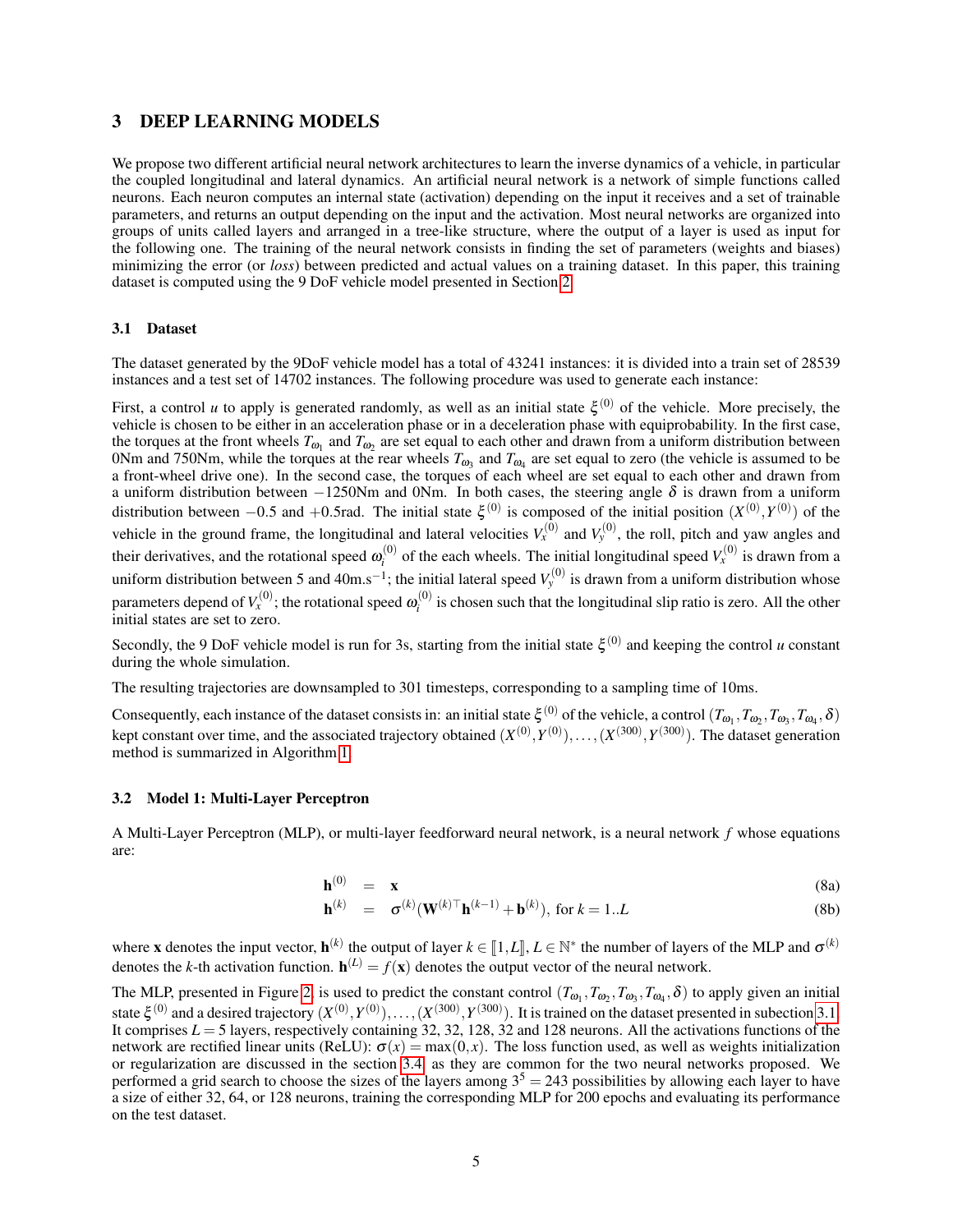<span id="page-5-0"></span>Algorithm 1 Dataset Generation

|     | 1: function GENERATE INSTANCE                                                                            |                                                |
|-----|----------------------------------------------------------------------------------------------------------|------------------------------------------------|
| 2:  | is_accelerating $\sim \mathcal{B}(0,1)$                                                                  | $\triangleright$ Coin flipping                 |
| 3:  | if is accelerating $= 1$ then                                                                            |                                                |
| 4:  | $u_1 \sim \mathcal{U}(0, 750)$                                                                           | $\triangleright$ uniform; in N.m               |
| 5:  | $\delta \sim \mathcal{U}(-0.5, +0.5)$                                                                    | $\triangleright$ uniform; in rad               |
| 6:  | $u \leftarrow [u_1, u_1, 0, 0, \delta]$                                                                  |                                                |
| 7:  | else if is accelerating $= 0$ then                                                                       |                                                |
| 8:  | $u_1 \sim \mathcal{U}(-1250,0)$                                                                          | $\triangleright$ uniform; in N.m.              |
| 9:  | $\delta \sim \mathcal{U}(-0.5, +0.5)$                                                                    | $\triangleright$ uniform; in rad               |
| 10: | $u \leftarrow [u_1, u_1, u_1, u_1, \delta]$                                                              |                                                |
| 11: | end if                                                                                                   |                                                |
| 12: | $V_x^{(0)} \sim \mathcal{U}(5, 40)$                                                                      | $\triangleright$ uniform; in m.s <sup>-1</sup> |
|     |                                                                                                          | $\triangleright$ uniform; in m.s <sup>-1</sup> |
|     | 13: $V_y^{(0)} \sim \mathcal{U}(a, b)$<br>14: where $a = \max\left(-1, -\frac{V_x^{(0)}}{3}\right)$      |                                                |
|     | 15: and $b = \min \left( +1, +\frac{V_x^{(0)}}{3} \right)$                                               |                                                |
| 16: | $\texttt{trajectory} \leftarrow 9DoF(\boldsymbol{\xi}^{(0)}, \boldsymbol{u}, T_{sim} = 3s)\big _{(X,Y)}$ |                                                |
| 17: | save $(\xi^{(0)}, u$ , trajectory)                                                                       |                                                |
|     | 18: end function                                                                                         |                                                |
|     | 19: function GENERATE DATASET $(n = 43241)$                                                              |                                                |
| 20: | for $i \leftarrow 1n$ do GENERATE INSTANCE()                                                             |                                                |
| 21: | end for                                                                                                  |                                                |
|     | 22: end function                                                                                         |                                                |
|     |                                                                                                          |                                                |

<span id="page-5-1"></span>

Figure 2: Multi-Layer Perceptron

## 3.3 Model 2: Convolutional Neural Network

Convolutional Neural Networks (CNN) are neural networks that use convolution in place of general matrix multiplication in at least one of their layers. A traditional CNN model almost always involves a sequence of convolution and pooling layers. CNNs have a proven history of being successful for processing data that has a known grid-like topology. For instance, numerous authors make use of CNNs for classification [\[17\]](#page-11-16), or semantic segmentation [\[18\]](#page-12-0) purposes.

We propose to use convolutions to pre-process the vehicle trajectory before feeding it to the MLP, as illustrated in Figure [3.](#page-6-1) Trajectories are time-series data, which can be thought of as a 1D grid taking samples at regular time intervals, and thus are very good inputs to process with a CNN. We decided to process the  $\overline{X}$  and  $\overline{Y}$  coordinates separately. For each channel x (either *X* or *Y*), we construct the following CNN module, which is depicted in Figure [4:](#page-6-2)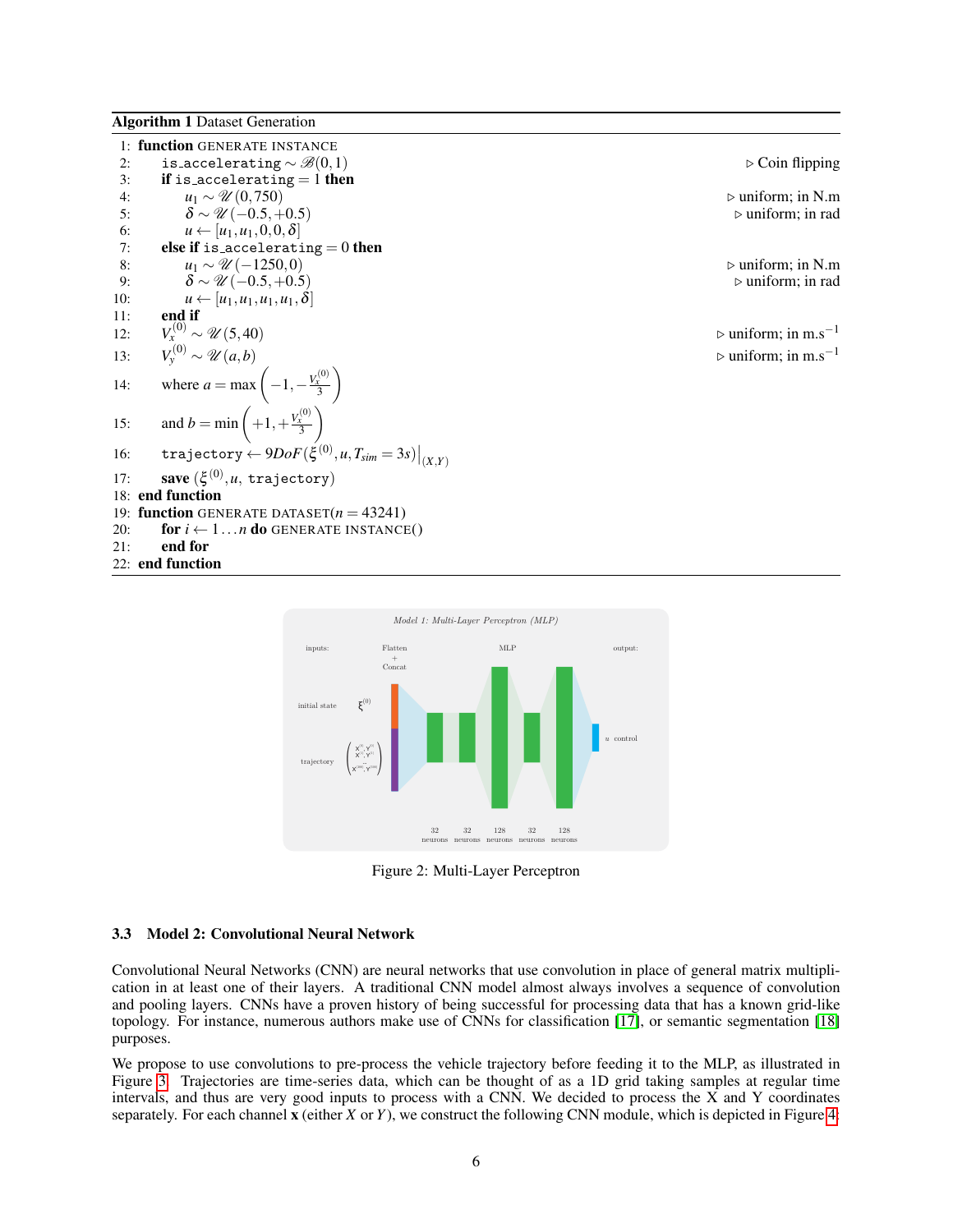$$
\mathbf{h}^{(0)} = \mathbf{x} \tag{9a}
$$

$$
\mathbf{h}^{(k)} = \sigma^{(k)}(\pi^{(k)}(\mathbf{W}^{(k)} * \mathbf{h}^{(k-1)} + \mathbf{b}^{(k)})), \text{ for } k = 1..L'
$$
 (9b)

where  $\mathbf{h}^{(L')}$  is the output of the CNN module,  $L' \in \mathbb{N}^*$  the number of layers,  $\sigma^{(k)}$  the *k*-th activation function and  $\pi^{(k)}$ the *k*-th pooling function.

The parameters of the CNN module are  $L' = 3$ , with a convolution kernel size of 3 for all convolutions. The activation functions are all ReLU and the pooling functions are all average-pooling of size 2. The first two convolutions have 4 feature maps while the last convolution has only 1 feature map.

<span id="page-6-1"></span>As the longitudinal and lateral dynamics are quite different, distinct sets of weights are used for the *X* and *Y* convolutions. After processing the X and Y 1D-trajectories by their dedicated CNN module, their output are concatenated. This new output is then fed to the former MLP whose characteristics remain the same except from the dimension of its input. The whole model shown in Figure [3](#page-6-1) is designated as the "CNN model" in the rest of this work.



Figure 3: Convolutional Neural Network

<span id="page-6-2"></span>

Figure 4: CNN Module

#### <span id="page-6-0"></span>3.4 Training procedure

The training procedure is the same for the two neural networks:

#### 3.4.1 Weights Initialization & Batching

Each training batch is composed of 32 instances of the dataset. The Xavier initialization [\[19\]](#page-12-1) (also known as GLOROT uniform initialization) is used to set the initial random weights for all the weights of our model.

## 3.4.2 Loss function, Regularization & Optimizer

The objective of the training is to reduce the mean square error (MSE) between the controls predicted  $u^{pred}$  by the neural network and the ones *u real* that were really applied to obtain the given trajectory. The neural network is trained in order to minimize the loss function *L* defined by Equation [\(10\)](#page-6-3) on the train dataset, before evaluation on the test dataset.

<span id="page-6-3"></span>
$$
L = \gamma L_{\delta} + (1 - \gamma)L_T + L_{reg} \tag{10}
$$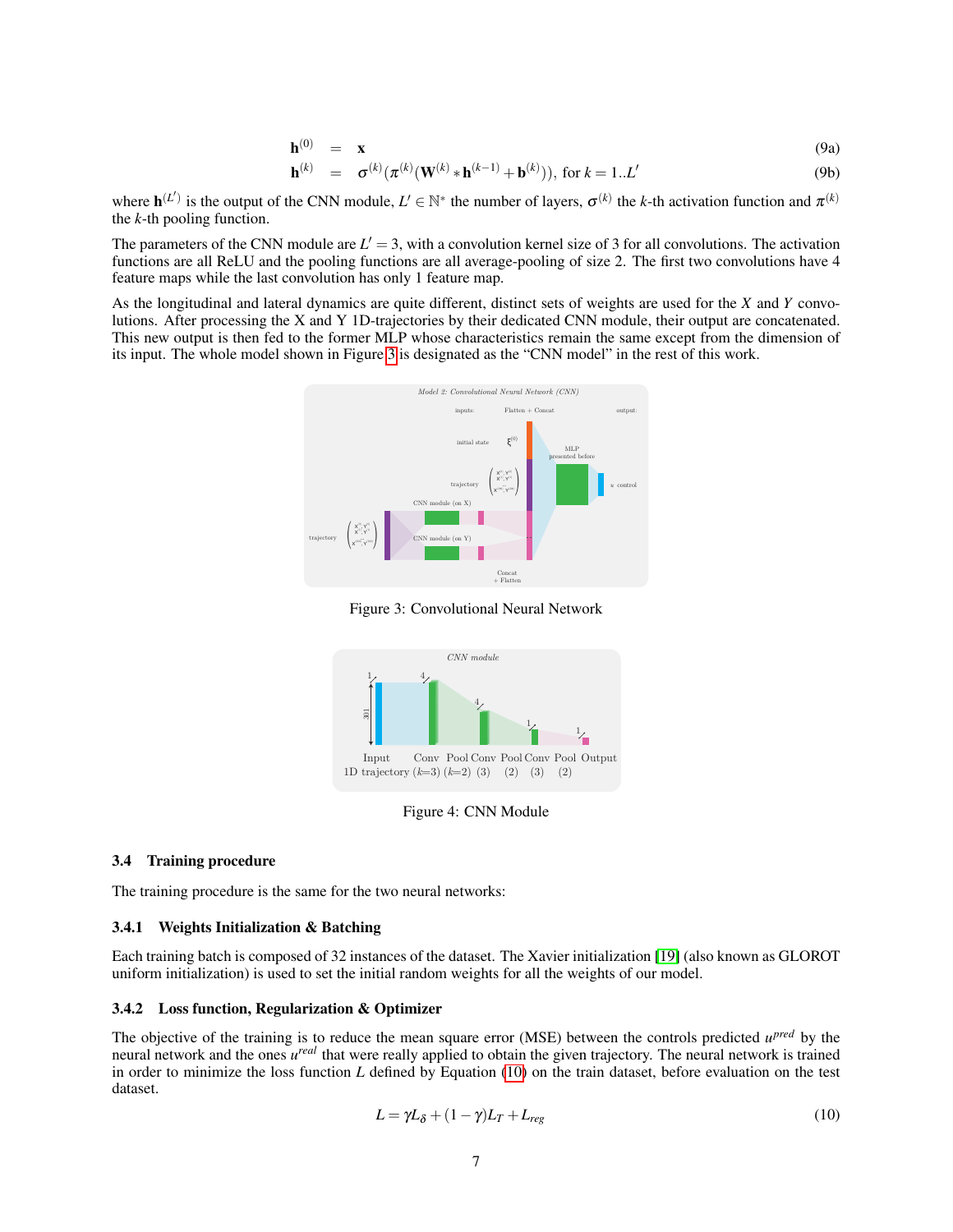where

<span id="page-7-1"></span>
$$
L_{\delta}(\delta^{real}, \delta^{pred}) = \frac{1}{0.5} MSE(\delta^{real}, \delta^{pred})
$$
\n(11a)

$$
L_T(T_{\omega_i}^{real}, T_{\omega_i}^{pred}) = \frac{1}{4 \times 2000} \sum_{i=1}^{4} MSE(T_{\omega_i}^{real}, T_{\omega_i}^{pred})
$$
(11b)

$$
L_{reg}(W) = \gamma_{reg}||W||_2^2 \qquad (11c)
$$

The scaling factors  $1/0.5$  and  $1/(4 \times 2000)$  were chosen in order to normalize the steering and the torques. The parameter  $\gamma = 0.99$  was chosen in order to prioritize the lateral dynamics over the longitudinal one. Equation [\(11c\)](#page-7-1) is an L2 regularization of our model, where *W* is the vector containing all the weights of the network. We set  $\gamma_{reg} = 10^{-5}$ .

To train our model, we used the Adam optimization algorithm [\[20\]](#page-12-2). It calculates an exponential moving average of the gradient and the squared gradient. For the decay rates of the moving averages, we used the parameters  $\beta_1 = 0.9$ ,  $\beta_2$  = 0.999. The values of other parameters were  $\alpha = 10^{-3}$  for the learning rate, and  $\varepsilon = 10^{-8}$  to avoid singular values.

# <span id="page-7-0"></span>4 RESULTS

<span id="page-7-3"></span>In order to compare their ability to learn the vehicle dynamics, the two different artificial neural networks are used as "controllers"<sup>[2](#page-7-2)</sup>. The reference track, presented in Figure [5,](#page-7-3) comprises both long straight lines and narrow curves. The reference speed is set to  $V_{ref} = 10$ m/s on the whole track.



Figure 5: Top view of the test track; numbers 1 to 7 refers to different road sections delimited by dashed lines in order to facilitate the matching with Figures [6](#page-9-0) to [10.](#page-9-1)

#### 4.1 Generating the control commands

In order to compute the control commands to be applied to the vehicle, the artificial neural network needs to know the trajectory the vehicle has to follow in the next 3s, as in the train dataset. One problem that arises is that it has only learned to follow trajectories starting from its actual position such as in Figure [11.](#page-10-1) However, in practice, the vehicle is almost never exactly on the reference path. Therefore, a path section starting from the actual position of the vehicle and bringing it back to the reference path is generated: for that purpose, cubic Bezier curves were chosen as illustrated in Figure [12.](#page-10-2) Thus, at each iteration, (i) a Bezier curve with length 3s is computed to link the actual position of the vehicle to the reference trajectory; (ii) a query comprising the previously computed Bezier curve is sent to the artificial neural network; (iii) the artificial neural network returns the torques at each wheel and the front steering angle to apply until the next control commands are obtained. The computation sequence is run every 300ms, even though the query takes less than 2ms.

#### 4.2 Comparison of the models

The results obtained for the MLP and the CNN models are displayed respectively in blue and in red in Figures [6](#page-9-0) to [10.](#page-9-1) The resulting videos, obtained using the software PreScan [\[21\]](#page-12-3), are available online<sup>[3](#page-7-4)</sup>. Clearly, it appears that

<span id="page-7-2"></span> $<sup>2</sup>$  Properly speaking, they are not real controllers as they to not learn how to reject disturbances and modeling errors.</sup>

<span id="page-7-4"></span><sup>3</sup>https://www.youtube.com/watch?v=yyWy1uavlXs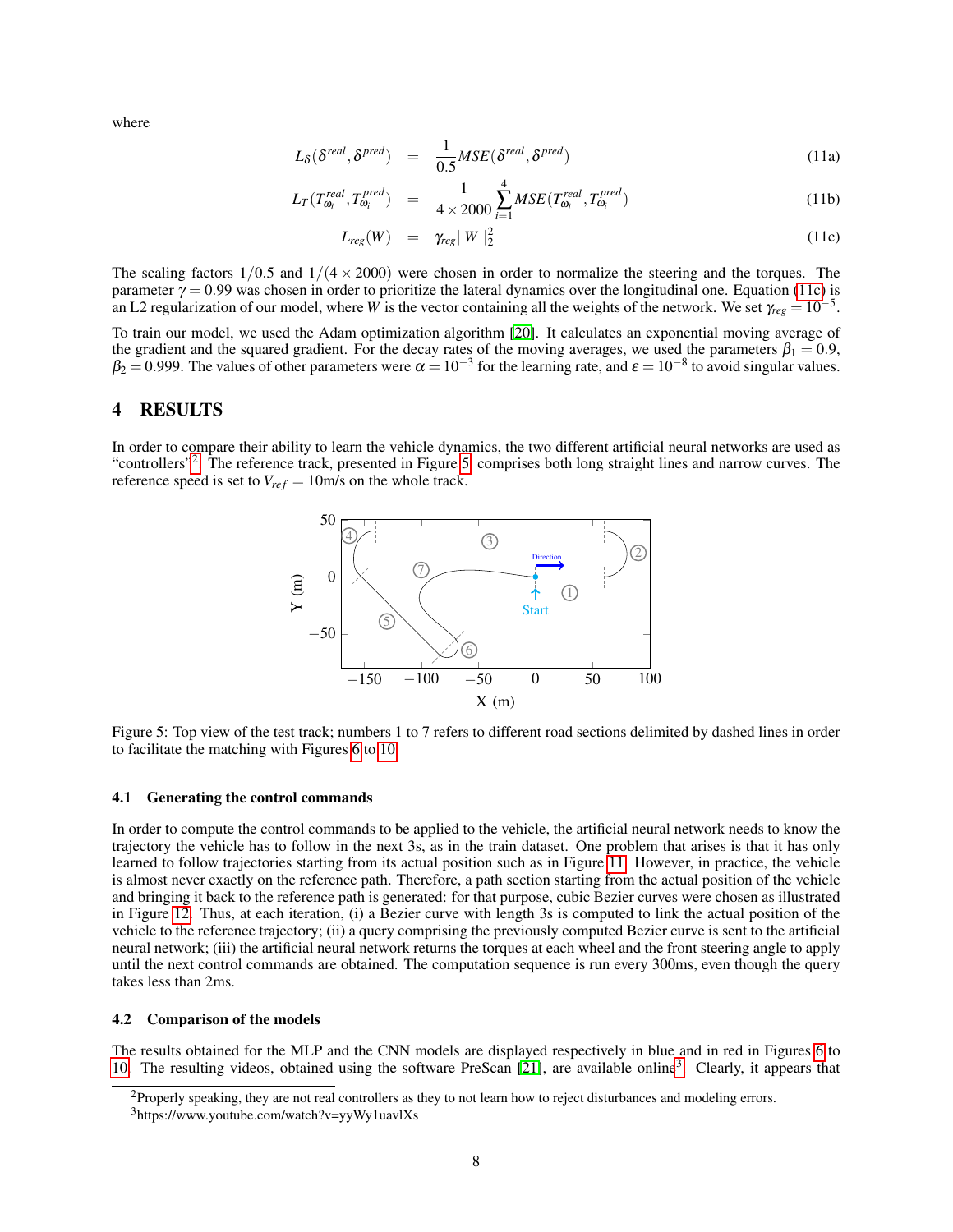the results obtained using a CNN are better than a MLP. First, we observe that the control commands are smoother in curves with the CNN. There are steep steering (see Figure [6\)](#page-9-0) and front torques (see Figure [7\)](#page-9-2) variations for the MLP around  $s = 360$ m in road sections n<sup>°</sup>4 and around  $s = 480$ m in road sections n<sup>°</sup>6. In the latter case, the steering angle reaches its saturation value +0.5rad and the wheel torques change suddently from 1000Nm to −1000Nm and vice-versa, which is impossible in practice. On the contrary, the control signals of the CNN model remains always smooth and within a reasonable range of values. Secondly, both the longitudinal and lateral errors are smaller for the CNN than the MLP as shown respectively in Table [2](#page-8-0) and [3.](#page-8-1)

<span id="page-8-0"></span>Table 2: Comparison of the longitudinal performances of the MLP and CNN controllers (in m/s).

|            |      | model RMS average | std. dev. | max     |
|------------|------|-------------------|-----------|---------|
| MLP        | 0.76 | $-0.29$           | 0.70      | -4.94   |
| <b>CNN</b> | 0.60 | $-0.39$           | 0.46      | $-2.33$ |

<span id="page-8-1"></span>Table 3: Comparison of the lateral performances of the MLP and CNN controllers (in m).

| model $\mid$ RMS |      | average | std. dev. | max  |
|------------------|------|---------|-----------|------|
| MLP              | 0.61 | 0.003   | 0.61      | 3.26 |
| <b>CNN</b>       | 0.43 | 0.014   | 0.43      | 1.7  |

However, unlike classic controllers, stability cannot be ensured for these "controllers" as they are black boxes. In particular, for the CNN, we observe a lateral static error in straight lines. This static error is caused in fact by the Bezier curves which do not converge fast enough to the reference track on straight lines as only the first 300ms are really followed by the CNN model (see Figure [13\)](#page-10-3). Moreover, Figure [6](#page-9-0) shows that the steering angle applied during straight lines is the same for MLP and CNN.

# 4.3 Coupling between longitudinal and lateral dynamics

The speed limit a kinematic bicycle model can reach in a curve of radius *R* is given by Equation [\(12\)](#page-8-2) where  $\mu = 1$  is the road friction coefficient and *g* the gravity constant [\[4\]](#page-11-3). This corresponds to 9.9m/s ( $R = 20$ m) in road section n<sup>°2</sup> and 7.0m/s ( $R = 10$ m) in road section n $\degree$ 6. As the reference speed is set to 10m/s throughout the track, conventional decoupled longitudinal and lateral controllers (based on a kinematic bicycle model) will not perform well in road section  $n<sup>°</sup>6$ .

<span id="page-8-2"></span>
$$
V_{kbm_{lim}} = \sqrt{0.5\mu gR} \tag{12}
$$

On the contrary, both models (especially the CNN) are able to pass this road section, showing the ability of artificial neural networks to handle coupled longitudinal and lateral dynamics. More precisely, we observe in Figure [9](#page-9-3) that the speed is reduced in section n $\degree$ 6 because the artificial neural networks deliberately brake (see Figure  $\frac{7}{9}$  and [8\)](#page-9-4), even though the speed of the vehicle is below the reference speed. This is due to the loss function used during training and given by Equation [\(10\)](#page-6-3) that penalizes more steering angle errors than torque errors. Hence, the models prioritize the lateral over the longitudinal dynamics.

Therefore, such "controllers" are particularly interesting for highly dynamic maneuvers such as emergency situations or aggressive driving where the longitudinal and lateral dynamics are strongly coupled. However, they should be used sparingly as they are only black boxes, or should at least be supervised by model-based systems. Moreover, for normal driving situations, conventional decoupled longitudinal and lateral controller should be preferred.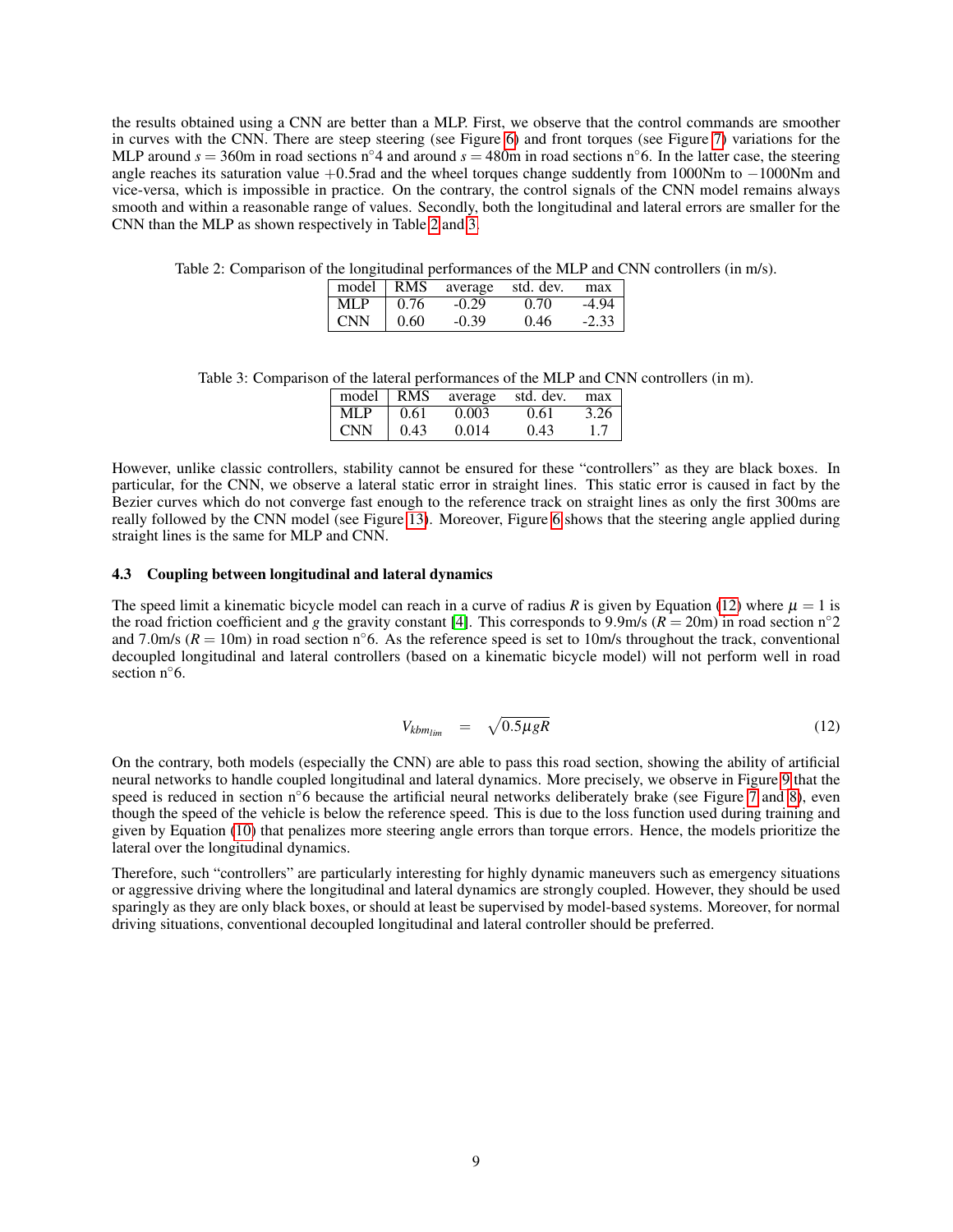

<span id="page-9-0"></span>Figure 6: Comparison of the steering command computed by the different controllers. The numbers 1 to 7 correspond to the different road sections presented in Figure [5.](#page-7-3)



<span id="page-9-2"></span>

<span id="page-9-4"></span>

<span id="page-9-3"></span>

<span id="page-9-1"></span>Figure 10: Comparison of the absolute value of the lateral error obtained with the different controllers.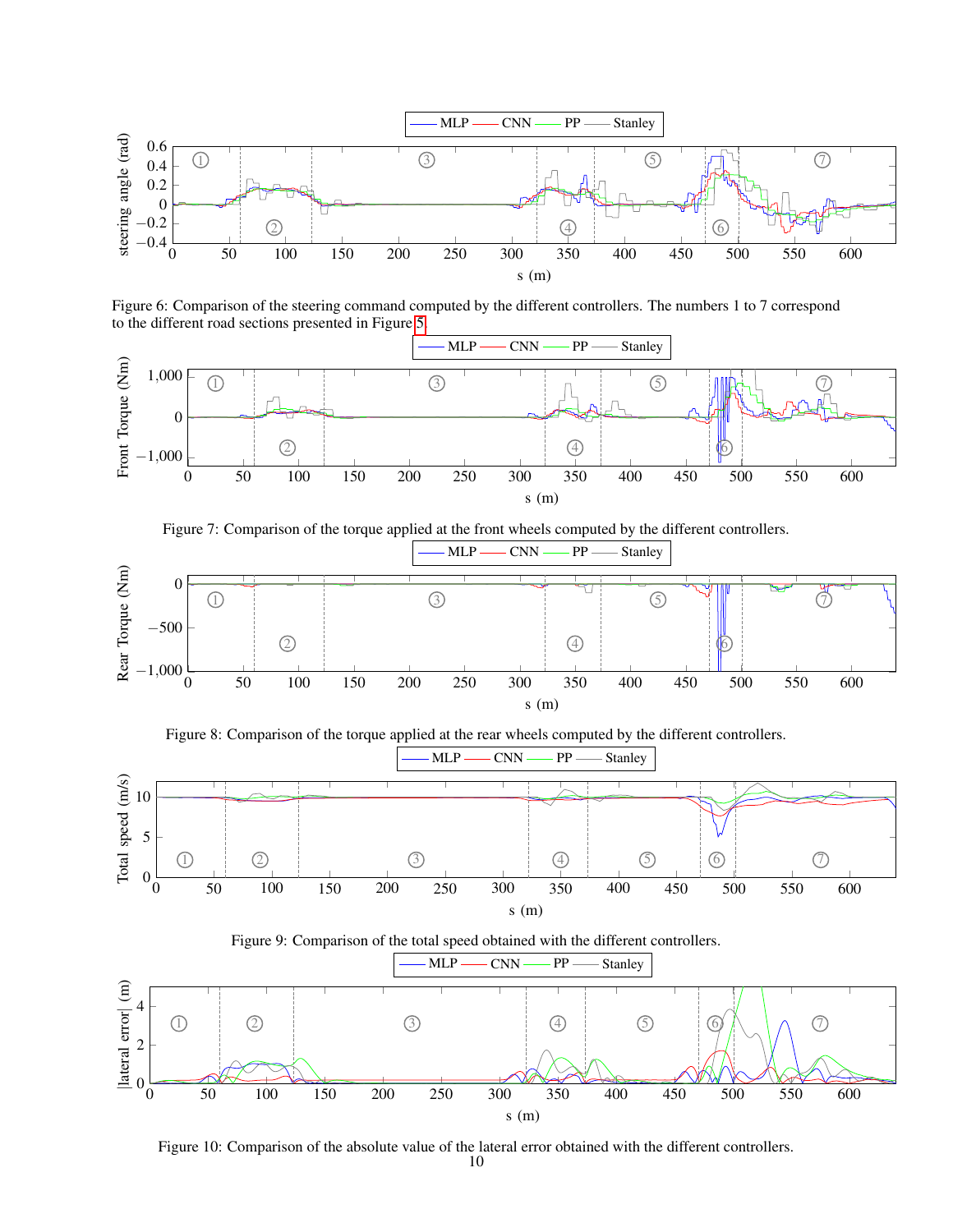

<span id="page-10-2"></span><span id="page-10-1"></span>Figure 11: Example of a training dataset instance: in red, the reference trajectory, in blue the one obtained from the control predicted by the CNN model.



<span id="page-10-3"></span>Figure 12: Example of a Bezier curve (in red) joining the actual position of the vehicle (the red circle) to the reference trajectory (in green). The actual trajectory followed by the vehicle is shown in blue.



Figure 13: Example of a Bezier curve on a straight line section of the reference trajectory. The lateral error is not corrected since the convergence of the Bezier curve to the reference trajectory is too slow.

#### 4.4 Comparison with decoupled controllers

Finally, the "controllers" obtained with the MLP and CNN models are compared with commonly used decoupled controllers: the lateral controller is either a pure-pursuit (PP) [\[22\]](#page-12-4) or a Stanley [\[23\]](#page-12-5) controller while in both cases, the longitudinal controller is ensured by a Proportional-Integral (PI) controller with gains  $K_P = 600$  and  $K_I = 10$ . The gain for the front lateral error is 0.75 for the Stanley controller. The preview distance of the pure-pursuit controller is defined as a function of the total speed  $V_g$  at the center of gravity:  $L_P = l_f + T_A V_g$  where  $T_A = 1.5$ s is the anticipation time. The results of the PP and the Stanley controllers are shown respectively in green and grey in Figures [6](#page-9-0) to [10.](#page-9-1) Clearly, a decrease of performance can be observed when using these decoupled controllers in the challenging part of the track. In particular, the lateral error becomes huge in both cases during the sharp turn of road section  $n<sup>°</sup>6$  while the CNN was able to perform reasonnably well.

# <span id="page-10-0"></span>5 CONCLUSIONS

This work presented some preliminary results on deep learning applied to trajectory tracking for autonomous vehicles. Two different approaches, namely a MLP and a CNN, were trained on a high-fidelity vehicle dynamics model in order to compute simultaneously the torque to apply on each wheel and the front steering angle from a given reference trajectory. It turns out that the CNN model provides better results, both in terms of accuracy and smoothness of the control commands. Moreover, compared to most of the existing controllers, it is able to handle situations with strongly coupled longitudinal and lateral dynamics in a very short time. However, the controller obtained is a black-box and should not be used in standalone.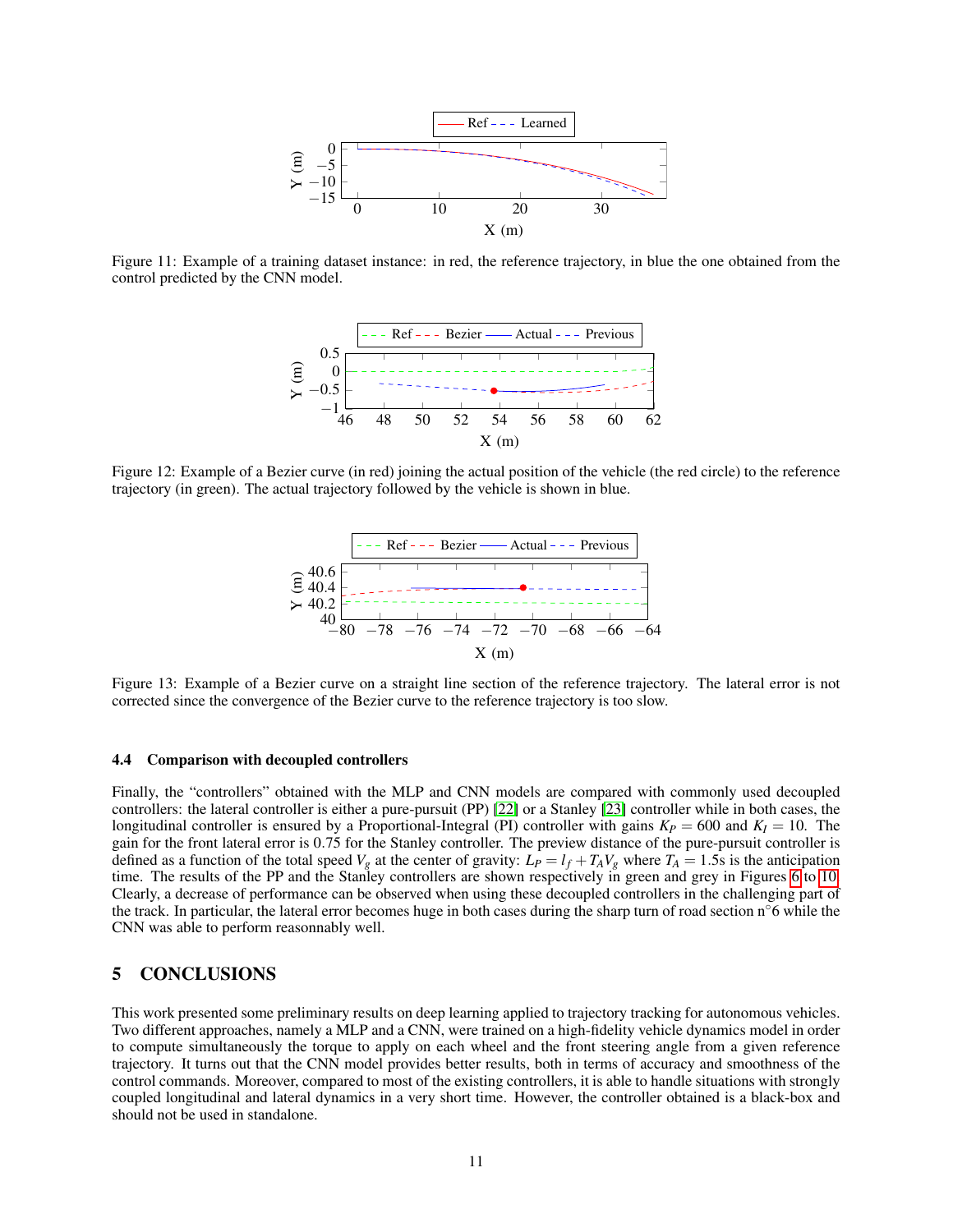The results proved the ability of deep learning algorithms to learn the vehicle dynamics characteristics. This opens a wide range of new possible applications of such techniques, for example for generating dynamically feasible trajectories. Future work will focus on (i) replacing the complex dynamics models by a learned off-line model in Model Predictive Control for motion planning, (ii) using Generative Adversarial Networks (GAN) to generate safe trajectories where the learned dynamics is used as constraint, and (iii) performing real-world experiments with our approach on a real car.

# References

- <span id="page-11-0"></span>[1] M. Bojarski, D. Del Testa, D. Dworakowski, B. Firner, B. Flepp, P. Goyal, L. D. Jackel, M. Monfort, U. Muller, J. Zhang, X. Zhang, J. Zhao, and K. Zieba, "End to End Learning for Self-Driving Cars," *arXiv:1604*, pp. 1–9, apr 2016. [Online]. Available:<http://arxiv.org/abs/1604.07316>
- <span id="page-11-1"></span>[2] D. Castelvecchi, "Can we open the black box of ai?" *Nature News*, vol. 538, no. 7623, p. 20, 2016.
- <span id="page-11-2"></span>[3] T. D. Gillespie, "Vehicle dynamics," *Warren dale*, 1997.
- <span id="page-11-3"></span>[4] P. Polack, F. Altché, B. d'Andréa-Novel, and A. de La Fortelle, "Guaranteeing Consistency in a Motion Planning and Control Architecture Using a Kinematic Bicycle Model," in *American Control Conference*, Milwaukee, WI, United-States, 2018 (accepted). [Online]. Available:<https://arxiv.org/pdf/1804.08290.pdf>
- <span id="page-11-4"></span>[5] A. Khodayari, A. Ghaffari, S. Ameli, and J. Flahatgar, "A historical review on lateral and longitudinal control of autonomous vehicle motions," *ICMET 2010 - 2010 International Conference on Mechanical and Electrical Technology, Proceedings*, no. Icmet, pp. 421–429, 2010.
- <span id="page-11-5"></span>[6] P. Falcone, F. Borrelli, J. Asgari, H. E. Tseng, and D. Hrovat, "Predictive active steering control for autonomous vehicle systems," *IEEE Transactions on Control Systems Technology*, vol. 15, no. 3, pp. 566–580, 2007.
- <span id="page-11-6"></span>[7] K. Kritayakirana and J. C. Gerdes, "Autonomous vehicle control at the limits of handling," *International Journal of Vehicle Autonomous Systems*, vol. 10, no. 4, p. 271, 2012.
- <span id="page-11-7"></span>[8] J. Y. Goh and J. C. Gerdes, "Simultaneous stabilization and tracking of basic automobile drifting trajectories," in *2016 IEEE Intelligent Vehicles Symposium (IV)*, no. Iv. IEEE, jun 2016, pp. 597–602. [Online]. Available: <http://ieeexplore.ieee.org/document/7535448/>
- <span id="page-11-8"></span>[9] P. Drews, G. Williams, B. Goldfain, E. A. Theodorou, and J. M. Rehg, "Aggressive Deep Driving: Model Predictive Control with a CNN Cost Model," *Proceedings of the 1st Annual Conference on Robot Learning*, vol. 78, no. CoRL, pp. 133–142, jul 2017.
- <span id="page-11-9"></span>[10] Se-Young Oh, Jeong-Hoon Lee, and Doo-Hyun Choi, "A new reinforcement learning vehicle control architecture for vision-based road following," *IEEE Transactions on Vehicular Technology*, vol. 49, no. 3, pp. 997–1005, may 2000. [Online]. Available:<http://ieeexplore.ieee.org/document/845116/>
- <span id="page-11-10"></span>[11] A. Punjani and P. Abbeel, "Deep learning helicopter dynamics models," in *2015 IEEE International Conference on Robotics and Automation (ICRA)*, vol. 2015-June, no. June. IEEE, may 2015, pp. 3223–3230. [Online]. Available:<http://ieeexplore.ieee.org/document/7139643/>
- <span id="page-11-11"></span>[12] I. Rivals, D. Canas, L. Personnaz, and G. Dreyfus, "Modeling and control of mobile robots and intelligent vehicles by neural networks," in *Proceedings of the Intelligent Vehicles '94 Symposium*. IEEE, 1994, pp. 137–142. [Online]. Available:<http://ieeexplore.ieee.org/document/639489/>
- <span id="page-11-12"></span>[13] Y. Chen, A. Hereid, H. Peng, and J. Grizzle, "Synthesis of safe controller via supervised learning for truck lateral control," *arXiv*, no. December, pp. 1–13, dec 2017. [Online]. Available:<http://arxiv.org/abs/1712.05506>
- <span id="page-11-13"></span>[14] R. Cui, C. Yang, Y. Li, and S. Sharma, "Adaptive Neural Network Control of AUVs With Control Input Nonlinearities Using Reinforcement Learning," *IEEE Transactions on Systems, Man, and Cybernetics: Systems*, vol. 47, no. 6, pp. 1019–1029, jun 2017. [Online]. Available:<http://ieeexplore.ieee.org/document/7812772/>
- <span id="page-11-14"></span>[15] H. B. Pacejka, *Tyre and Vehicle Dynamics*. Butterworth-Heinemann, 2002.
- <span id="page-11-15"></span>[16] R. Rajamani, *Vehicle Dynamics and Control*. Springer, 2012.
- <span id="page-11-16"></span>[17] Z. Dong, Y. Wu, M. Pei, and Y. Jia, "Vehicle type classification using a semisupervised convolutional neural network," *IEEE transactions on intelligent transportation systems*, vol. 16, no. 4, pp. 2247–2256, 2015.